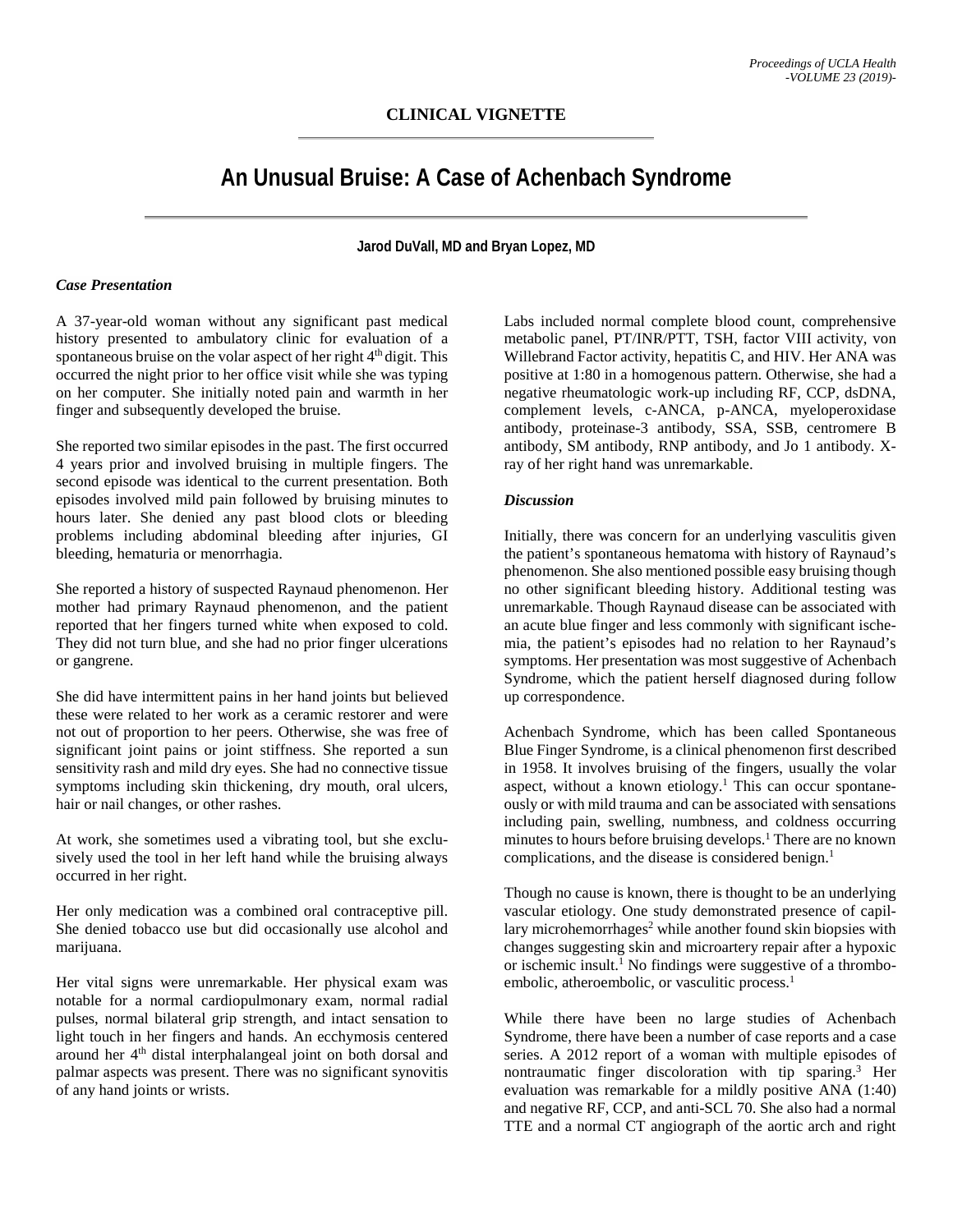upper extremity. This patient received aspirin and later dipyridamole until the diagnosis was made.

While Achenbach Syndrome is a benign condition, it is important to rule out other causes of blue fingers especially acute digit ischemia. The differential for blue digits includes Raynaud phenomenon, thromboangiitis obliterans, cryoglobulinemia, collagen vascular diseases, polycythemia, venous thrombosis, vasospasm, vibration injury, atherosclerosis, emboli, trauma, thoracic outlet syndrome, and frost bite. 4

A case series at a tertiary hospital's vascular department identified 22 patients with acute blue fingers and normal pulses and symmetric upper extremity blood pressures. None of the patients had prior episodes. Only five patients were found to have an underlying diagnosis that could explain symptoms including two patients with Raynaud's disease, two with polycythemia, and one with thoracic outlet syndrome. All but three patients underwent additional studies, which were unremarkable. Imaging included arterial duplex evaluations of the upper extremity, transthoracic echocardiograms and 24 hour heart monitoring. Twenty one patients were re-evaluated at 6 weeks and only 5 had symptoms. At longer term follow up, only 3 of 19 patients had recurrent symptoms, two of which had polycythemia. One of the polycythemia patients had a subclavian thrombosis. No patients had embolic events on reevaluation. Many of the patients were maintained on antiplatelet therapy. The authors concluded that an acute blue finger appears to be a benign condition and additional work-up beyond hypercoagulable or collagen vascular diseases is unnecessary. 4

Of note, a letter to the editor in response to the above publication advised caution and discouraged physicians from considering acute blue fingers to be a benign condition. The authors reported a patient later found to later have left subclavian artery stenosis requiring distal phalangeal amputation. However, that case involved all 5 fingers including finger tips.<sup>5</sup>

#### *Conclusion*

Achenbach syndrome is a benign condition not commonly encountered. Physicians should be aware of the condition to provide reassurance and avoid unnecessary testing and treatment such as antiplatelet medications. The disease tends to spare finger tips and does not include splinter hemorrhages which would be more suggestive of an acute ischemic or embolic process and would warrant additional evaluation. A thorough history and physical examination are important to uncover any symptoms or signs suggestive of an underlying vasculitis or an acute ischemic event.

#### *Figures*